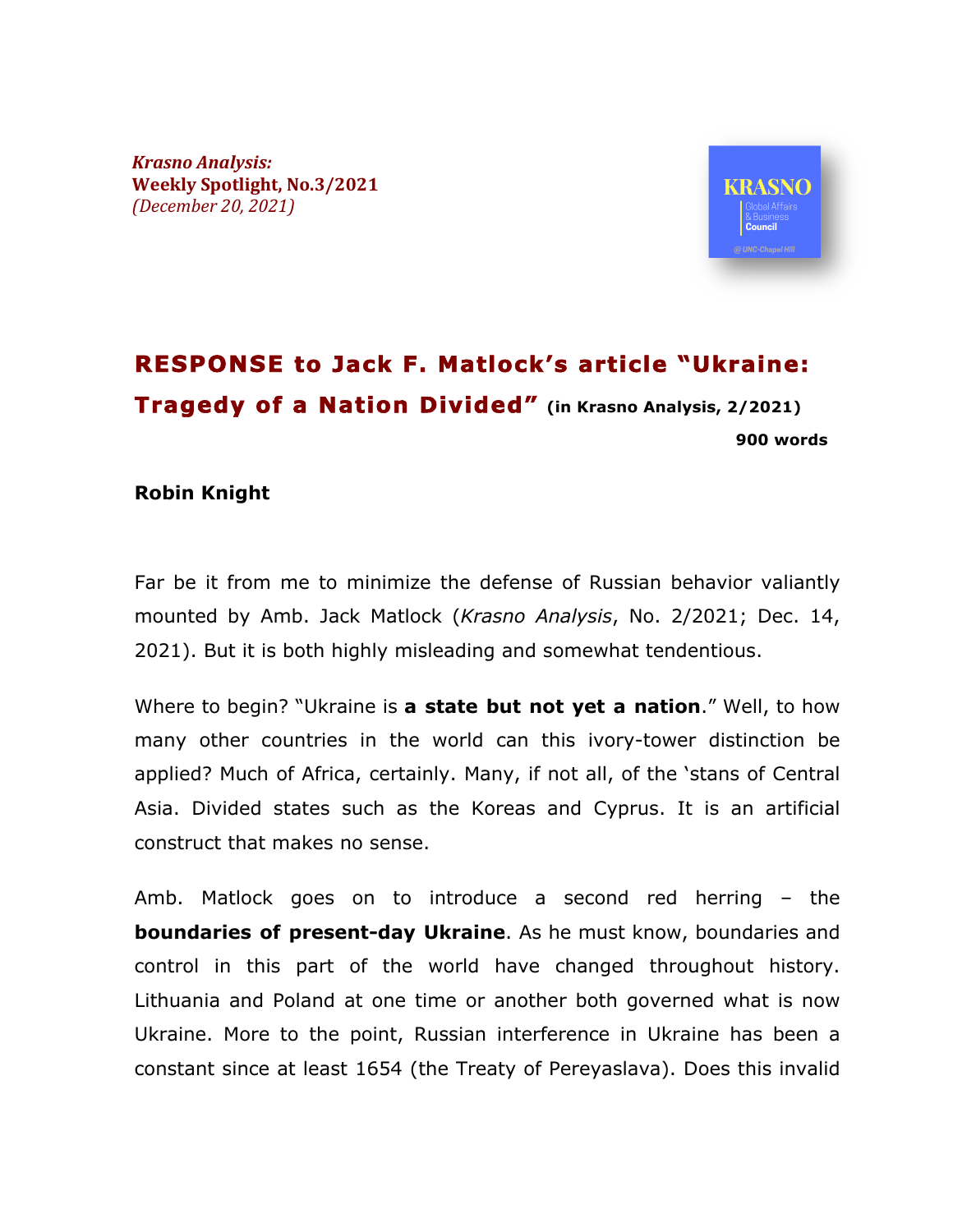Ukraine's desire to stand on its own feet and make its own decisions today? Of course not.

Then we come to **Crimea** which Amb. Matlock appears to believe should by right be part of Russia having been seized by Catherine the Great in the  $18<sup>th</sup>$  century – and therefore President Putin should not be held accountable by the West for his forcible invasion in 2014 despite Crimea being recognized as part of Ukraine by the United Nations also in 2014. That is risible.

On **language and ethnicity**, Amb. Matlock attempts to make the argument that since about a quarter of the Ukrainian population is not Ukrainian speaking, this somehow invalidates Ukraine's claim to suzerainty over the territory of Ukraine. He ignores Russia's acceptance of Ukraine's territorial (and therefore cultural) integrity as laid out in its 1991 accession to the Commonwealth of Independent States – a charter, he will recall, defined in Moscow.

## **Let us turn to other rather dubious claims in the article:**

- **The Ukrainian revolution of 2014.** Apparently, according to the Matlock thesis, it was provocative of the U.S. and E.U. to support demonstrators seeking real democracy, and basic human rights. That implicit in such demands was closer ties with the US/EU (no one was calling for NATO membership) surely is reasonable?
- **The Russian "sphere of influence."** Is Amb. Matlock arguing that all countries with common borders with Russia must remain in "the Russian security sphere"? Why? Finland provides a perfectly viable alternative – neither in an East nor West "security sphere" yet free and independent and unthreatening to Moscow.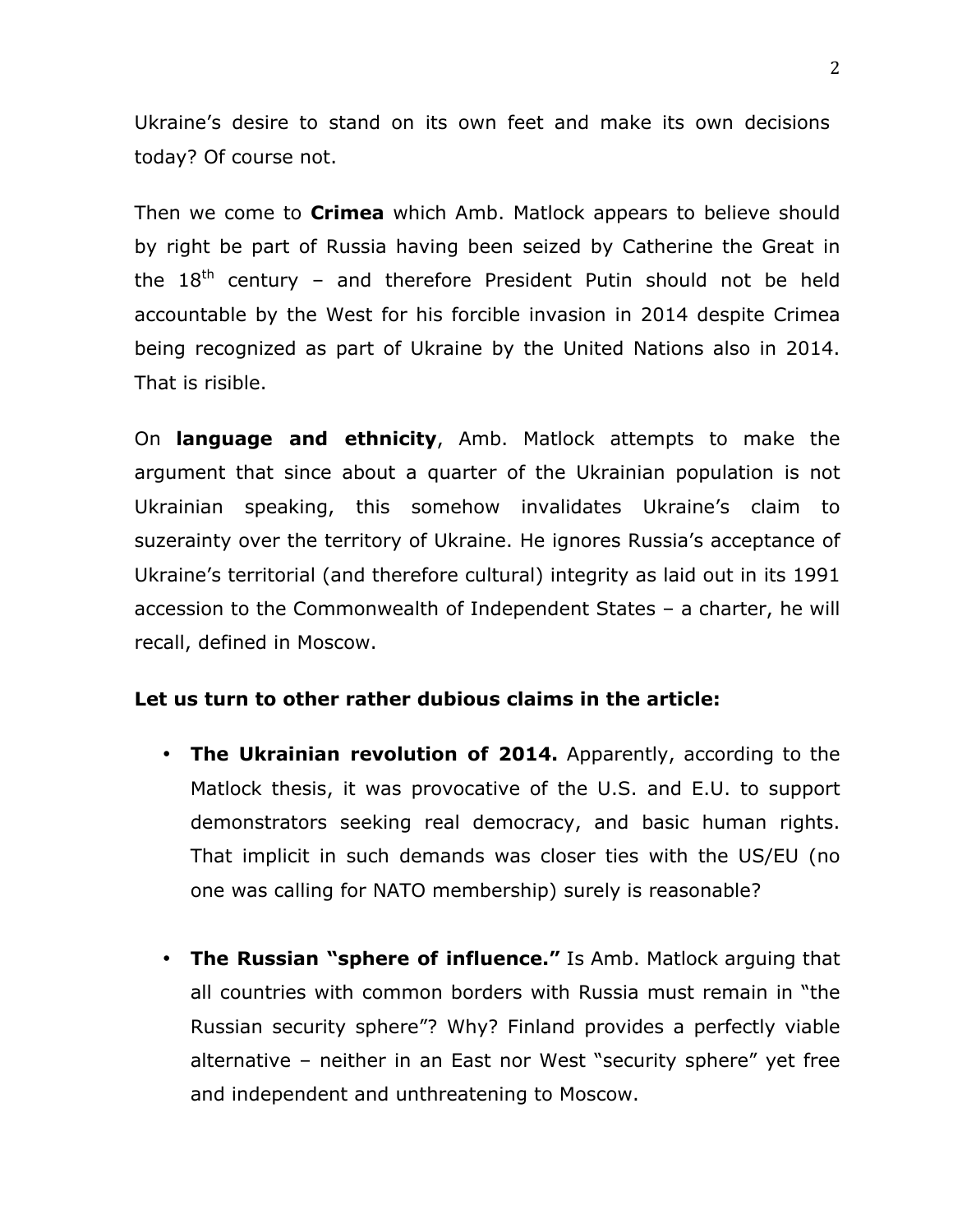- **The Minsk Agreements.** Amb. Matlock puts all the blame for their non-application on Kiev. That is nonsense. The agreements are vague and imprecise, were imposed on a weak Ukraine, and potentially give Moscow a veto over Kiev's actions.
- Nowhere in the article is **Georgia, Moldova or Belarus** mentioned. Surely the long record of Russian meddling and military intervention in these countries is relevant? Can no country ever leave the Russian "security sphere" according to Moscow? Is the deployment of Russian mercenaries in Donbass irrelevant too?

As for what is happening now, the Matlock article can only give comfort to the warmongers and myth-makes who abound in the Kremlin and Russian parliament.

As this is written, Russia is gathering, very publicly, a 100,000+ strong army around the borders of Ukraine and conducting a **war of words** with the West over NATO's alleged invasion planning. Non-existent "provocations" (such as an ancient Ukrainian vessel sailing 18 miles from the disputed Kerch Strait) are played up by the Kremlin's propagandists as though the incidents are prelude to war and, therefore, justification for the weaponizing of the border. Yet as Amb. Matlock and President Putin also well know, there is not one chance in a thousand of President Biden committing US forces to Ukraine. **Without American troops on the ground, there will be no NATO intervention in Ukraine.**

How much more interesting it would have been in this article, if Amb. Matlock had attempted, given his considerable experience of analyzing the Russian mind, to assess Putin's current behavior and motives.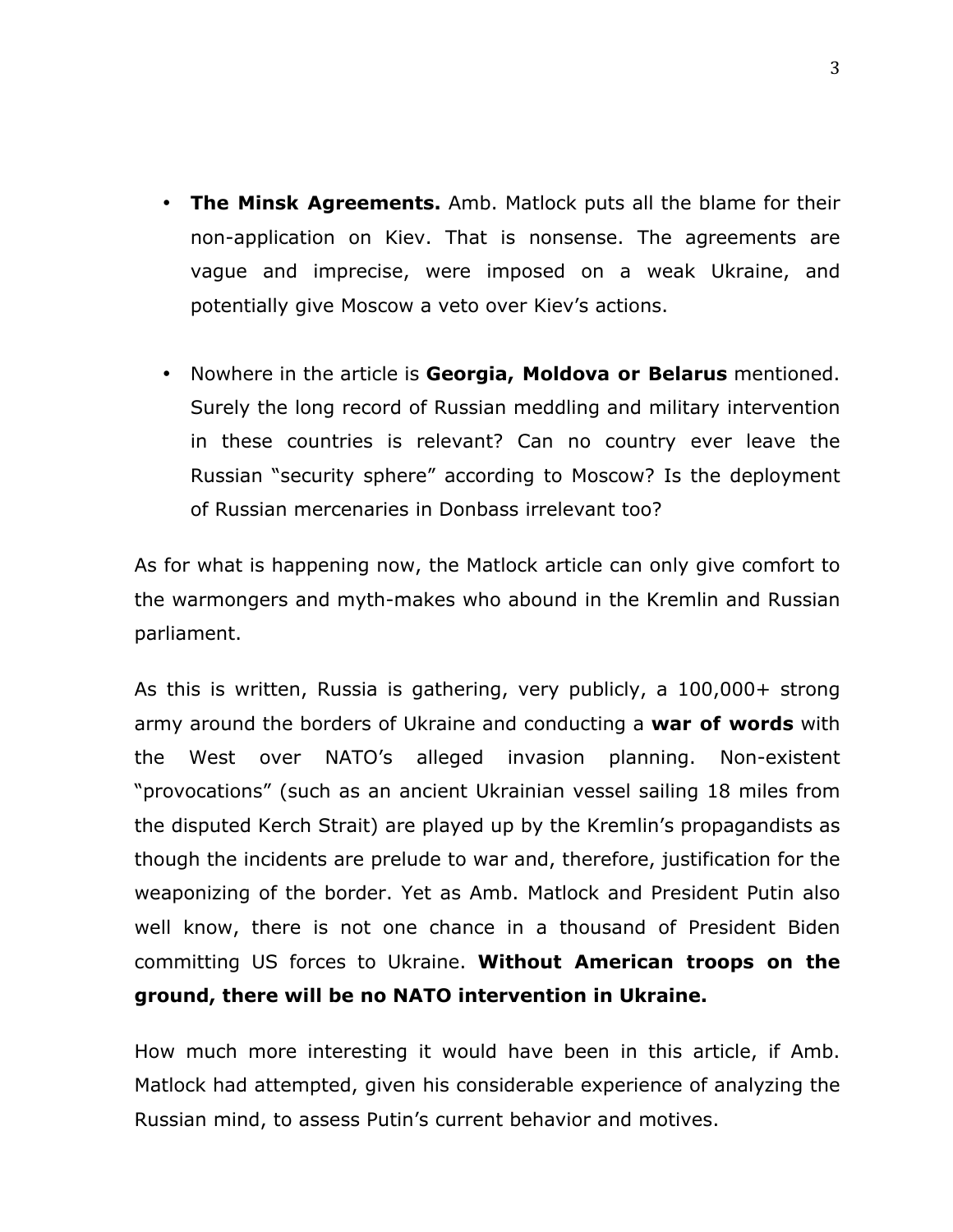Since he has not done this, **here is my humble view.**

**Putin is playing up a non-crisis with Ukraine to do a number of things** – to get the US and Biden to treat Russia as a co-equal when it comes to dealing with global crises, excluding the likes of the EU; to spread dissension in NATO; to get a formal Russian "security sphere" recognized by the West; to force a declaration from NATO that Ukraine will never be offered membership; to put an end to NATO's growing role in arming and training Ukrainian forces; to force the US/NATO to renegotiate existing arms control agreements; and to encourage and spread internal political and cultural division in Ukraine.

Of course, Ukraine must have, as Amb. Matlock asserts at the end of his essay, **"reasonably close and civil relations with Russia."** Should this, though, be done at the expense of US military and economic aid to Kiev and closer Ukrainian involvement with the EU? This, surely, is for the government in Kiev to decide, not the one in Moscow. **If understanding and stability in the region has to be achieved on Russian terms, the lesson of history is that it will never be achieved.** 

Robin Knight was Moscow bureau chief for US News & World Report, 1976-79 and European Editor, US News & World Report, 1985-96. He lives in London, UK.